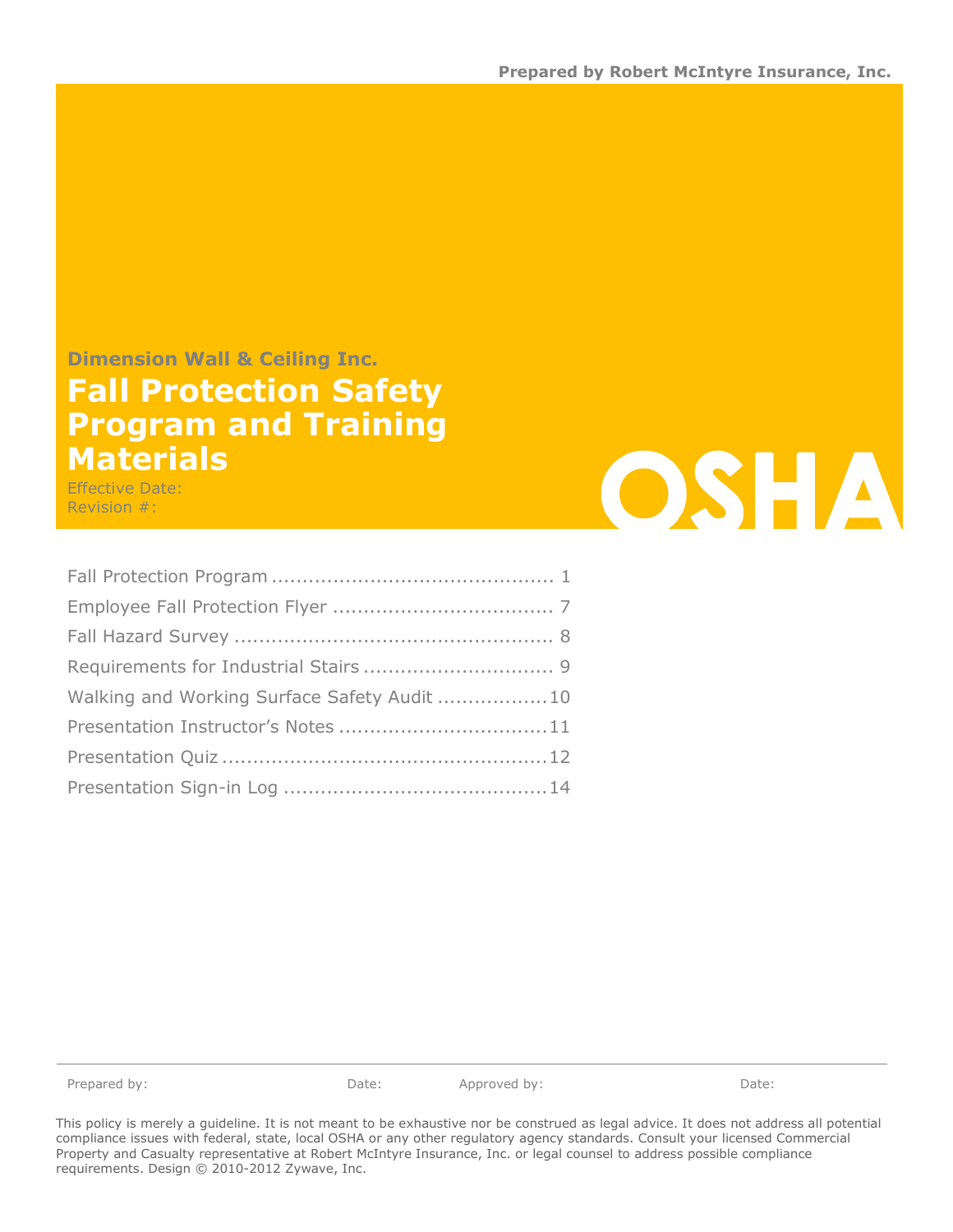# Fall Protection Safety Program Dimension Wall & Ceiling Inc.

Effective Date: Revision #:



### REFERENCE STANDARD

This procedure is developed in accordance with provisions as outlined in the OSHA safety standards for General Industry (Part 1910), Subpart D: Walking and Working Surfaces, specifically 29 CFR 1910.21 – Definitions; 29 CFR 1910.22 – General Requirements; 29 CFR 1910.23 – Guarding Floor & Wall Openings and Holes; and 29 CFR 1910.24 – Fixed Industrial Stairs.

#### PURPOSE

This policy establishes how Dimension Wall & Ceiling Inc. will enhance safe working conditions at this facility through the establishment of specific walking and working surface requirements and protection from fall hazards.

#### **SCOPE**

This policy applies to all Dimension Wall & Ceiling Inc. employees and all company contractors, visitors or vendors.

### RESPONSIBILITIES

Senior management will:

- Require the full application and integration of this policy into daily operations, as applicable, in all areas of responsibility and with all direct reports;
- Assess managers and supervisors on their ability to apply this policy in their areas of responsibility; and
- **Provide fall protection to affected employees.**

The Safety Administrator will administer all aspects of this policy to include:

- Maintaining and updating the written program as required;
- Coordinating necessary training for all affected employees;
- Providing necessary technical assistance to managers and supervisors; and
- Periodically assessing the effectiveness of this program and its implementation in all affected areas of the company.

Managers and supervisors will:

- Know how this policy applies to those under their direct control;
- Integrate and enforce the provisions of this policy in their areas of responsibility;
- Periodically audit the effectiveness of this policy in their areas of responsibility;
- **Coordinate training for all affected employees;**
- **Provide appropriate coaching and corrective action when necessary to ensure this** policy is fully integrated; and
- Investigate and document all incidents that result in employee injury.

All affected employees will: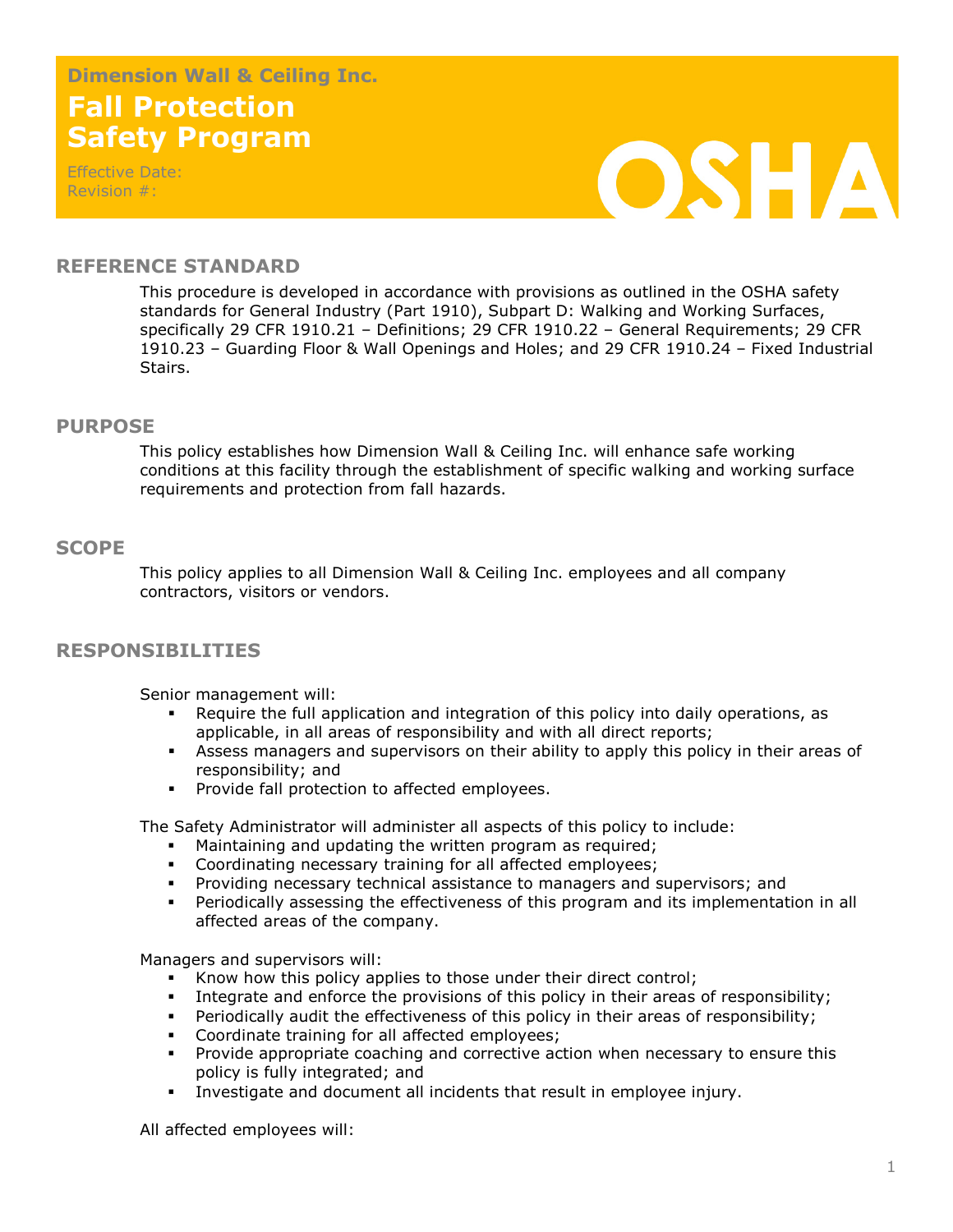- Integrate the provisions of this policy into their daily activities as applicable;
- Follow all training, instructions and directives relative to this policy;
- Seek clarification whenever there are questions concerning the application of this policy into daily operations;
- Bring to management's attention any unsafe or hazardous conditions or practices that may cause injury to themselves or other employees; and
- Report any incident that causes injury to an employee, regardless of its nature.

## POLICY EVALUATIONS AND UPDATES

It is our goal to maintain a safety program that is understandable, effective and one that promotes a safe work environment. Any employee can make recommendations for improvement to this program or any other aspect of our safety system. These suggestions should be directed to any member of management, any safety committee member or to the safety administrator.

 As a matter of policy, this program will be reviewed on an annual basis by the safety administrator to determine if all aspects still meet the needs of this organization. If there are significant events that take place during the year that indicate the program is less than effective, an immediate evaluation will be conducted and appropriate steps taken to increase the reliability of this plan.

| <b>Date of Review</b> | <b>Name of Reviewer</b> | <b>Changes</b><br><b>Required</b><br>Yes or No | <b>Current</b><br><b>Revision</b><br><b>Number</b> |
|-----------------------|-------------------------|------------------------------------------------|----------------------------------------------------|
|                       |                         |                                                |                                                    |
|                       |                         |                                                |                                                    |
|                       |                         |                                                |                                                    |
|                       |                         |                                                |                                                    |
|                       |                         |                                                |                                                    |
|                       |                         |                                                |                                                    |
|                       |                         |                                                |                                                    |
|                       |                         |                                                |                                                    |

### DEFINITIONS

The following definitions help to clarify words or phrases found in this policy:

**Affected employee:** Any employee or contractor that is required to work at a height.

**Authorized employee:** Any employee or contractor that by the nature of their job is required to perform work at heights of four feet (4 ft.) or more than the next lower level.

**Platform:** A working space where people can stand to perform work that is elevated above the surrounding ground, floor, machinery or other type of landing.

**Standard railing:** A standard railing consists of top rail, a mid rail and support posts. The top rail height must be 42 inches from the working surface and the mid rail must be halfway between the top rail and the floor, platform, runway or ramp.

**Standard toe board:** A vertical barrier at floor level, erected along exposed edges of a floor or wall opening, platform/landing or ramp to prevent objects from falling over the edge. A standard toe board must be four inches in height from its top edge to the working surface. It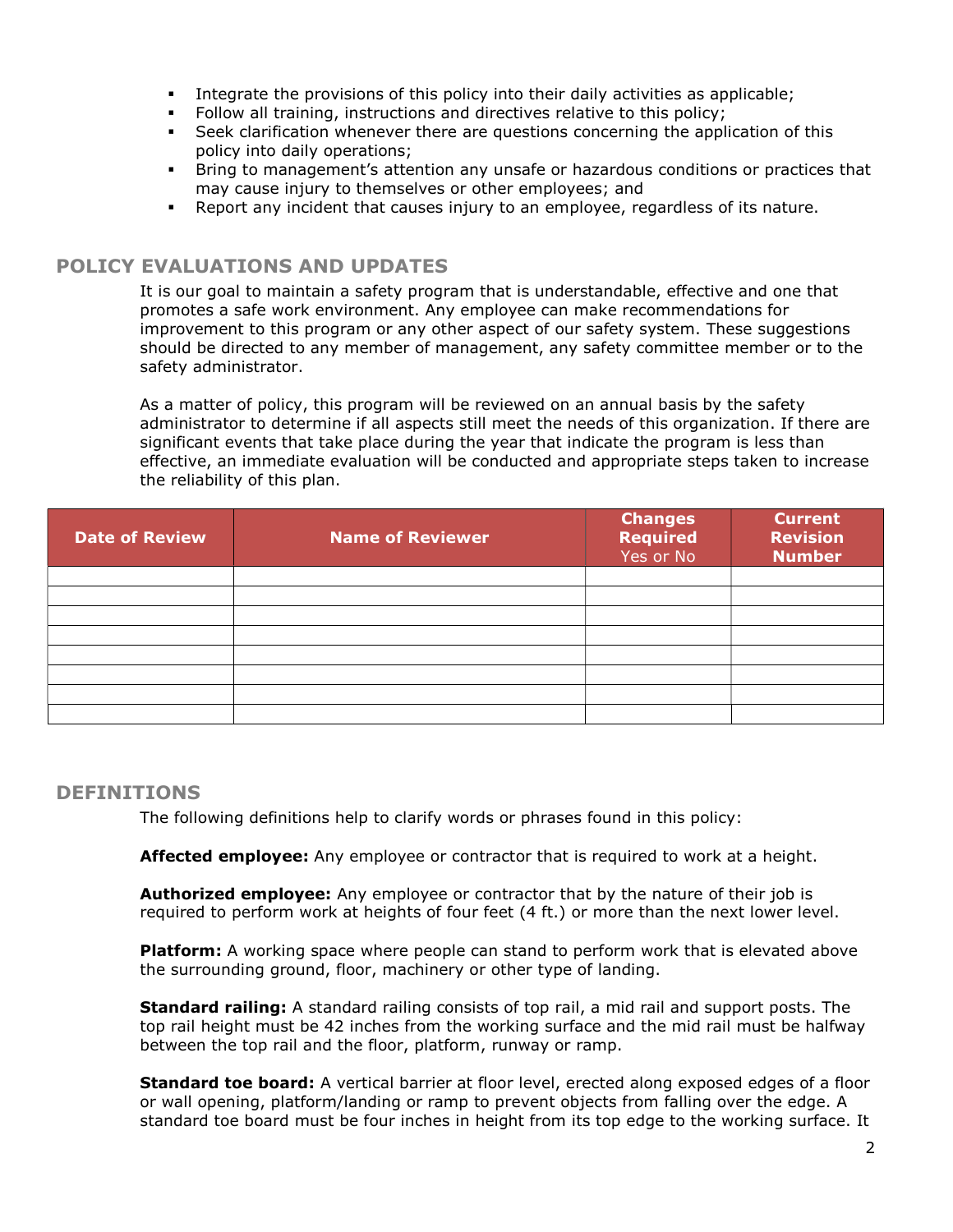must be securely fastened and not have more than ¼ inch gap from the base of the toe board to the working surface. It may be made of any substantial material either solid or with openings not over 1 inch in greatest dimension.

### FALL HAZARD SURVEY

Prior to implementing fall protection procedures, authorized facility personnel will conduct a fall hazard survey to identify all real or potential fall hazards. Appendix A is the fall hazard survey form that will be completed to evaluate real or potential hazards.

When conducting the fall hazard survey, the person or persons conducting the survey must be familiar with fall hazard definitions and the work environment. When conducting the survey, consideration must also be given for specialized maintenance functions such as cranes, tops of machines and roof work.

The fall hazard survey will identify one or more methods to eliminate or control each identified hazard and will identify the responsible person(s) and completion date(s) for protective measures to be resolved.

Fall hazard survey reports must be revised or re-written whenever there is a change to the task, process, structure or equipment that would render past surveys obsolete.

# TRAINING

All employees will receive some level of training relative to fall protection. All employees will receive awareness-level training, which is designed to convey the concept of elevated platforms and performing work at elevated heights.

Any employee who has the requirement to perform work at heights as a part of their job will have practitioner-level training that describes the steps that have been taken to provide fall protection measures and when additional measures must be employed. Specifically, this training will include:

- Recognition of fall hazards;
- Methods to eliminate or control fall hazards; and
- Specific requirements as outlined in various standards.

The training frequency will be as follows:

- Awareness-Level Training: Provided to employees who do not have job responsibilities that involve working at elevated heights. Training will be provided within the first week of employment or re-assignment into a new area. Refresher training will be provided when conditions in the workplace warrant new training; and
- **Practitioner-Level Training: Provided to employees who have job responsibilities that** will require them to work on or at elevated heights. Training must be provided before the employee is required to perform any job that will have them working at an elevated height. Practitioner-level training will be provided on an annual basis or whenever conditions in the work environment warrant more frequent training (such as when new equipment with new working platforms is delivered to the facility.)

Elements of the training will include:

- Nature of fall hazards to which employees may be exposed;
- Correct procedures for erecting, maintaining, disassembling and inspecting fall protection systems;
- Use and operation of controlled access zones, guardrails, personal fall arrest systems,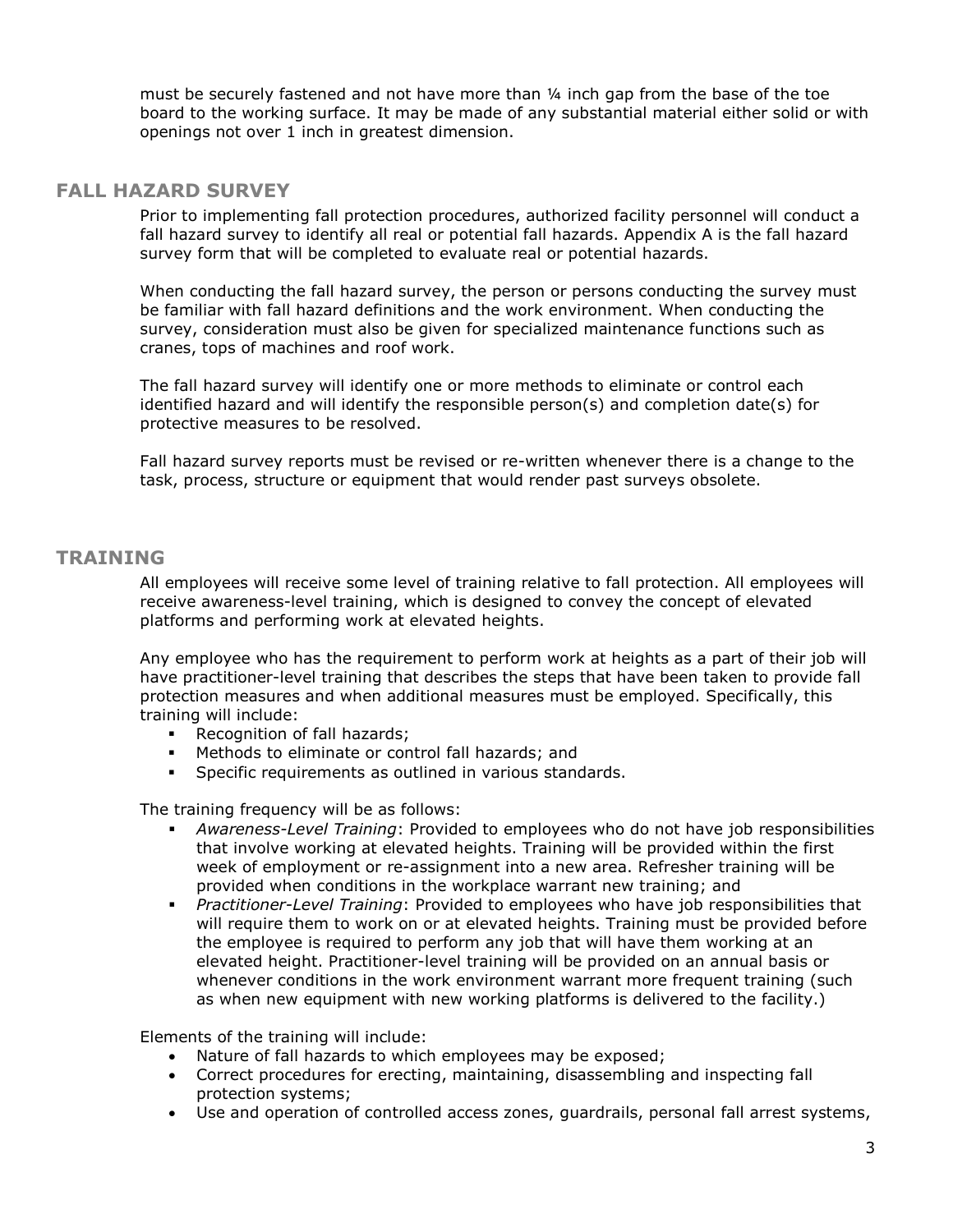safety nets, warning lines and safety monitoring systems;

- Role of each employee in the safety monitoring system (if one is used);
- Limitations of the use of mechanical equipment during roofing work on low-slope roofs;
- Correct procedures for equipment and materials handling as well as storage and erection of overhead protection;
- Requirements of the OSHA Fall Protection Standard, 29 CFR 1926, Subpart M; and
- Requirements for reporting incidents that cause injury to an employee.

#### WALKING-WORKING SURFACES – General Requirements

The following requirements will apply to all walking and/or working areas in the facility. The responsible manager for each area shall periodically survey their areas of responsibility to ensure these requirements are being met. When necessary, adjustments to physical conditions shall be made to meet these requirements.

Housekeeping: Passageways, storerooms and service rooms will be kept clean, orderly and in a sanitary condition. In all areas of the facility, workroom floors must be maintained in a clean, and as much as possible, dry condition. Where wet conditions exist, management will install proper drainage or, when drainage is impossible, mats should be used to keep workers' feet on a dry surface.

Aisles and Passageways: All aisles and passageways will have sufficient safe clearances when material handling equipment is in operation. Consideration shall be given to the type of work performed in all areas so there is no competition between people and moving equipment. At a minimum, aisles and passageways must be at least 22 inches wide. Sufficient space for people must always be maintained in aisles and passageways.

 All aisles and passageways will be kept clear of obstructions and maintained in good repair, and all permanent aisles will be marked either with tape or with paint.

Floor Loading Protection: Load rating plaques will be conspicuously posted in appropriate locations throughout the facility. At no time will load limits be exceeded in any location. This is particularly true when equipment is stored on top of mezzanine areas, office areas or other single-storied areas.

#### FLOOR OR WALL OPENINGS

Stairway Openings: Standard railings will be provided on all exposed sides except at the stairway entrance.

Stairway Railings and Guards: Every flight of stairs having four or more risers (steps) will be equipped with a standard stair railing as described below:

- On stairways less than 44 inches wide with both sides enclosed, at least one handrail on the right side descending;
- On stairways less than 44 inches wide having one side open, at least one stair railing on the open side;
- On stairways less than 44 inches wide but with both sides open, one stair railing on each side;
- On stairways more than 44 inches wide but less than 88 inches wide, one handrail on each enclosed side, one stair railing on each open side; and
- On stairways 88 inches or more wide, one handrail on each enclosed side, one stair railing on each open side and one intermediate stair railing located approximately midway of the width.

Stairway Railing and Handrail Specifications: The following provides guidance on how all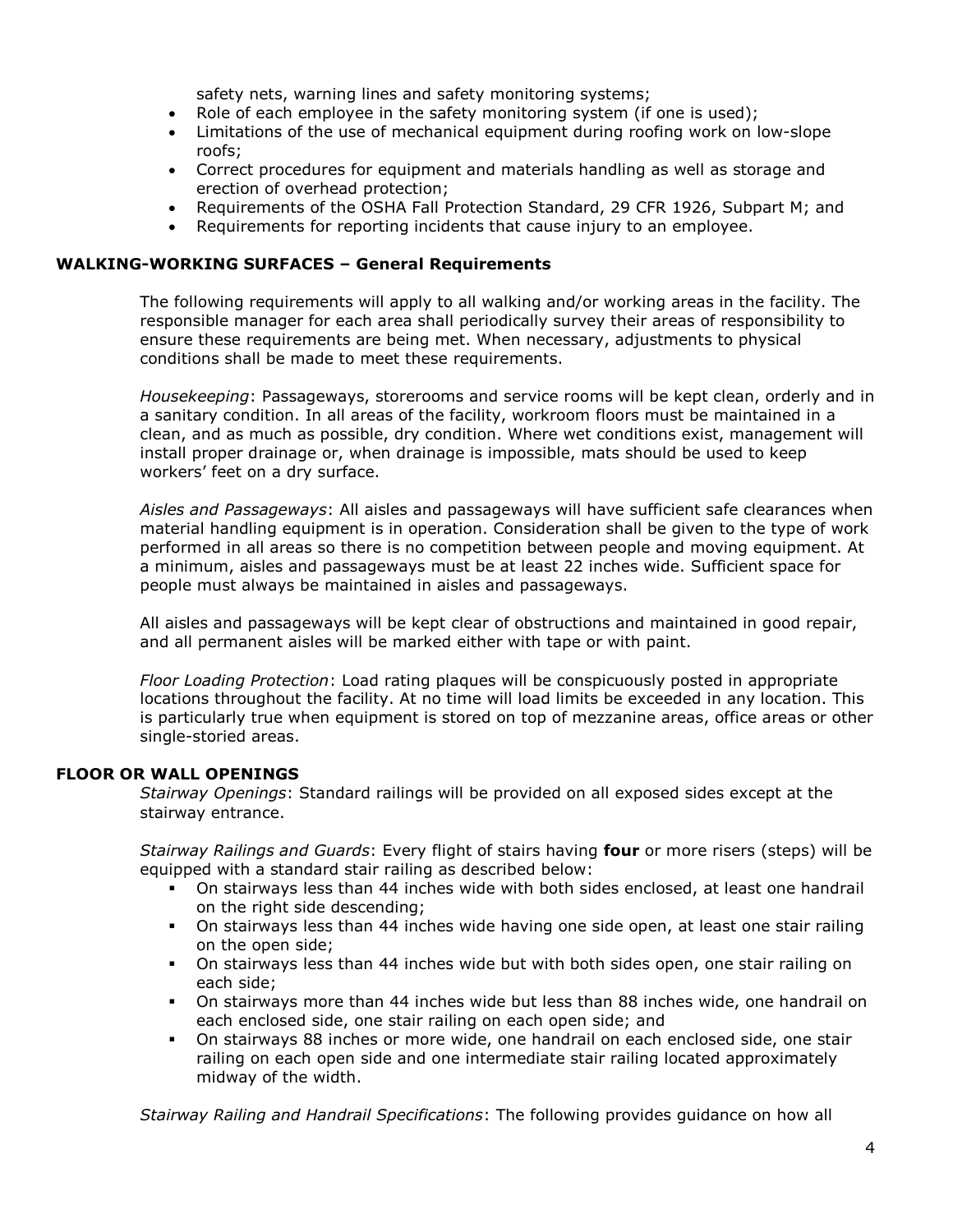railings and handrails will be constructed. When purchasing equipment, these requirements must be followed:

- A stair railing system must be of similar construction to a guardrail system except that the vertical height may not be more than 34 inches or less than 30 inches from the upper surface of the top rail to the surface of the tread; and
- The height of the handrails may not be more than 34 inches nor less than 30 inches from upper surface of the handrail to surface of the tread, with a clearance of not less than 3 inches between the handrail and wall.

Fixed Industrial Stairs: All fixed industrial stairs, purchased or installed, must meet the following requirements:

- Fixed stairs will be provided for access from one level to another where operations necessitate normal travel between levels and for access to operating platforms for any equipment that requires routine attention;
- Fixed stairs must be capable of carrying a load five times the normal live load anticipated with a minimum ability to safely carry a moving, concentrated load of 1,000 pounds;
- Fixed stairs must have a minimum width of 22 inches;
- Fixed stairs will be installed at angles to the horizontal of 30 to 50 degrees. Any uniform combination of tread width and rise height shall be in accordance with the chart in Appendix B. When pre-fabricated stairs are ordered, these requirements must be specified. Note: Appendix B contains the same requirements as outlined in the OSHA standard for fixed industrial stairs (29 CFR 1910.24(e) Table D-1);
- All stair treads must be slip-resistant;
- Stairway platforms may be no less than the width of the stairway and a minimum of 30 inches in length, measured in the direction of travel;
- Standard railings must be provided on the open sides of all exposed stairways and platforms, and handrails must be provided on at least one side of closed stairways; and
- The vertical clearance above any stair tread to an overhead obstruction must be at least 7 feet, measured from the leading edge of the tread.

Floor Opening or Hole: Every floor opening or hole must be quarded by either a railing system with toe boards along all exposed sides or a load-bearing cover. When the cover is not in place, the roof, floor opening or hole must be protected by a removable guard railing.

Protection of Wall Openings/Holes: Every wall opening from which there is a drop of more than four feet will be guarded by a railing system. Where there is a potential of exposure to falling objects, a removable toe board will be provided.

#### NOTE: The next section on open-sided floors and platforms is very important because it addresses most fall protection issues.

Protection of Open-Sided Floors and Platforms: Every open-sided floor or platform (see definitions section for the definition of platform) four feet or more above the adjacent floor or ground level must be guarded by a standard railing and toe board (see definition section) on all open sides except where there is an entrance to a ramp, stairway or fixed ladder. The railing systems are required to have a toe board wherever a person can pass beneath the open sides or there is moving machinery.

**NOTE:** When a working platform is adjacent to dangerous equipment, there must be a standard railing and toe board regardless of the height difference.

#### FALL PROTECTION HIERARCHY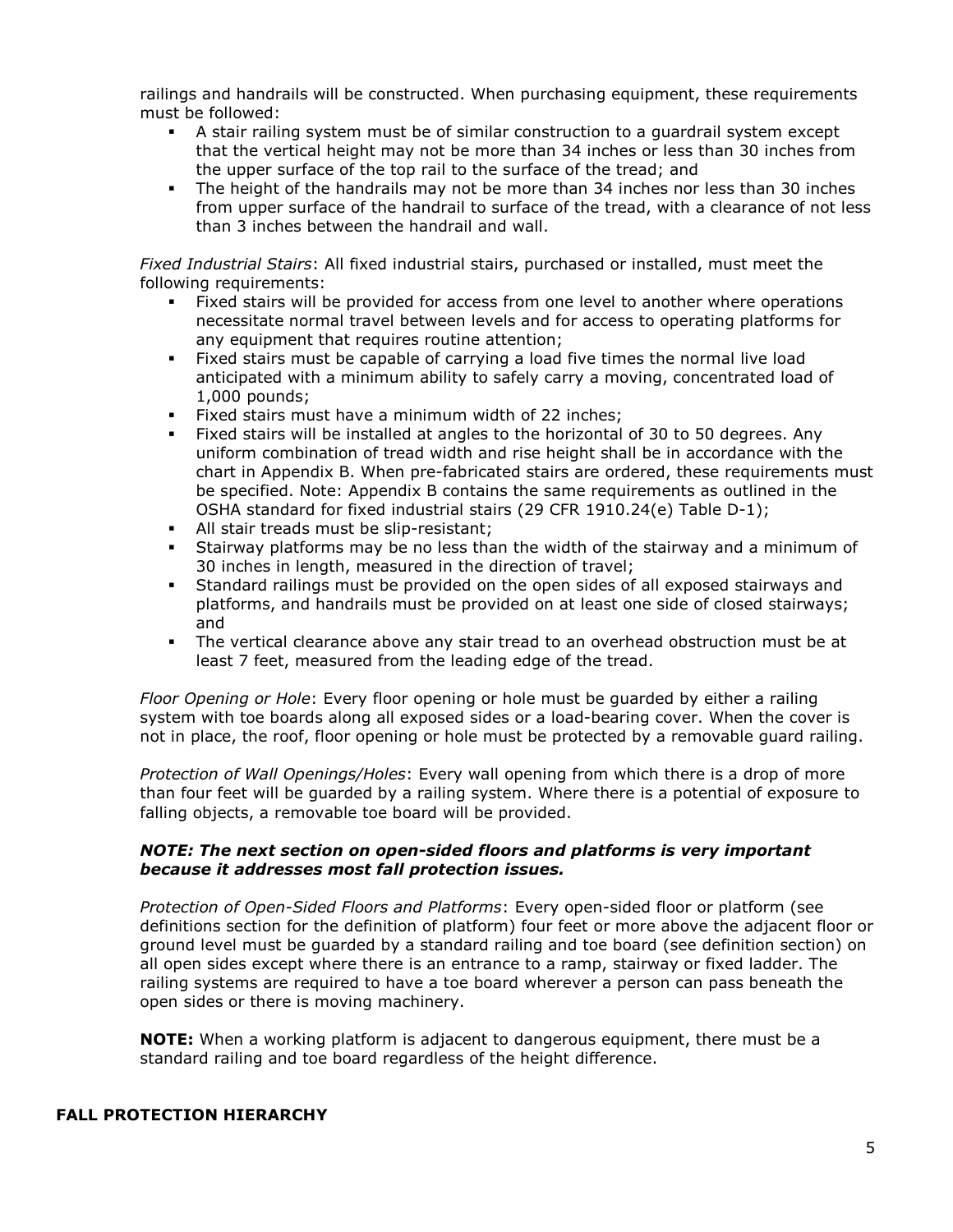The following hierarchy, or preferred order of control, will be used to choose methods to eliminate or control fall hazards:

- 1. Eliminate the need to work at height;
- 2. Use of engineering controls such as guardrails and/or work platforms;
- 3. Use of personal positioning system to prevent a fall;
- 4. Use of a personal fall arrest system; and
- 5. Administrative controls.

**Securing the work area.** Overhead work shall not be performed when there are other people directly underneath the overhead work. If other people need to be in the immediate area, then steps must be taken to secure the work area and the safety of people working below overhead work. This may include the use of head protection (hard hats) or other guards to keep debris from falling on people below the overhead work. Whenever possible, work below overhead work will be suspended until the overhead work is complete.

A sign reading "workers overhead" shall be put in the area where workers are performing overhead work to warn people who may be passing through the work area. The area directly beneath the overhead work must be secured to prevent unauthorized people from entering the area.

**Scissors lifts.** When using a scissors lift, occupants will be protected from falling by restraint systems, fall arrest systems or guard rails. Fall restraint/arrest systems are not required where protection is afforded by guardrails and where the occupant does not step above the platform of the lift.

#### AUDITS AND INSPECTION

Appendix C contains a walking/working surface audit that will be completed on at least a monthly basis. All "NO" answers must be addressed when identified. On an annual basis, overhead working areas will be surveyed to ensure proper fall protection methods. The fall hazard survey (Appendix A) must be reviewed on an annual basis to ensure elements within the survey are current and accurate.

#### ENFORCEMENT

Constant awareness of and respect for fall hazards, as well as compliance with these and all other company safety rules, are considered conditions of employment at Dimension Wall & Ceiling Inc.. The crew supervisor or foreman reserves the right to issue disciplinary warnings to employees, up to and including termination, for failure to follow the guidelines in this plan.

#### ACCIDENT RESPONSE AND INVESTIGATION

When an accident occurs, you must notify management. Management will either promptly rescue injured workers (directly or indirectly through a third party) or provide workers the equipment to rescue themselves.

All incidents that result in injury to workers and near misses, regardless of their nature, must be reported and investigated. All incidents will be investigated as soon as possible to identify the cause and means of prevention of future occurrences.

In the event of an incident, this Fall Protection Plan will be reviewed to determine if additional provisions or practices, procedures or training should be implemented to prevent similar incidents in the future.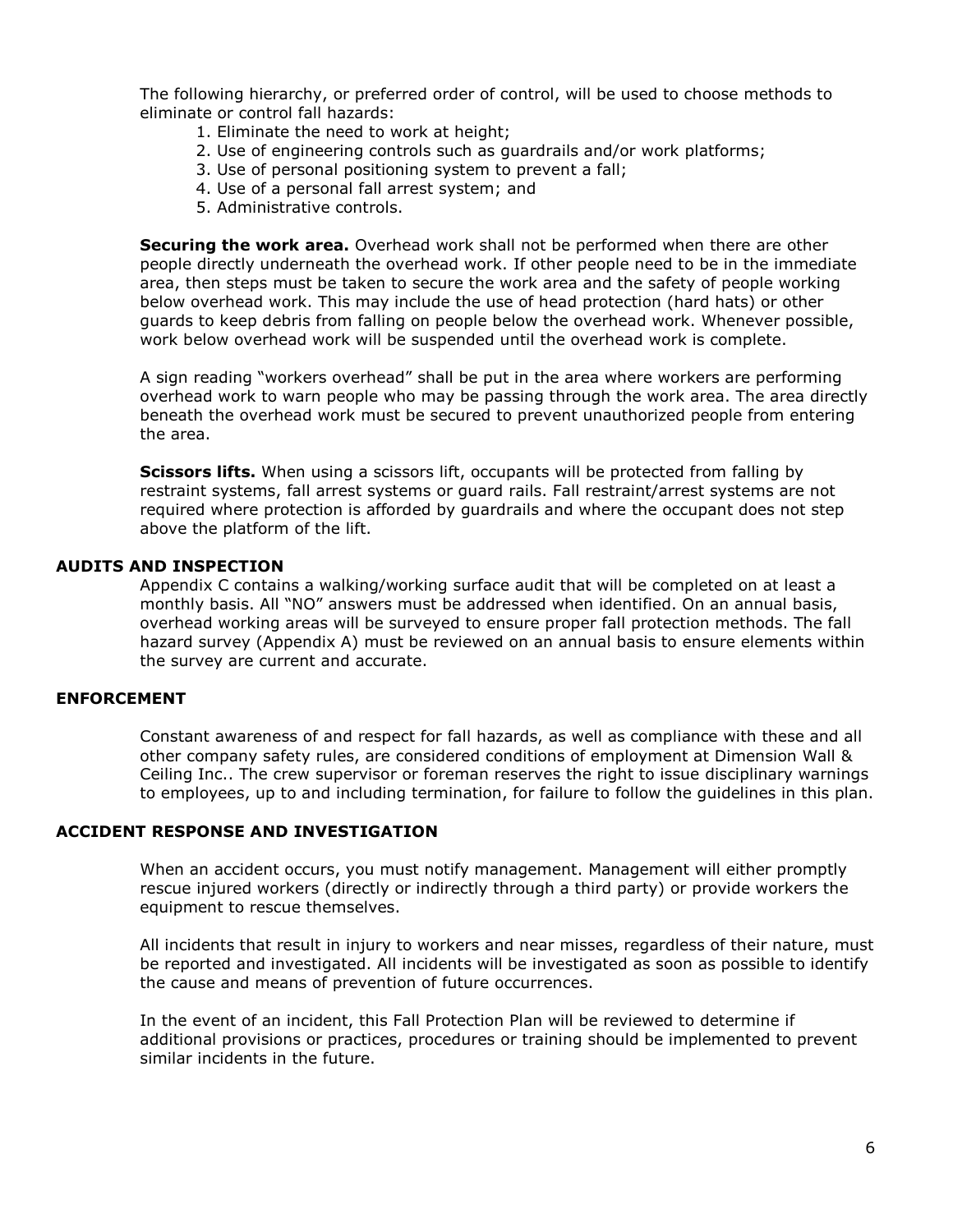# Important Things For You to Remember About…



# PERSONAL PROTECTIVE EQUIPMENT - I

# TYPES OF FALLS

- $\checkmark$  Same level/elevated
- $\checkmark$  Slips
- $\checkmark$  Trips
- $\checkmark$  Step and fall
- $\checkmark$  Falls from equipment

# APPROPRIATE FOOTWEAR

- $\checkmark$  ANSI-approved, heeled shoes
- $\checkmark$  Free from wear and tear
- $\checkmark$  Slip-resistant soles/heels
- $\checkmark$  Crush-resistant toe
- $\checkmark$  Ankle support

# Walking and Working Surfaces

- $\checkmark$  Regularly inspect all walking and working areas for slip, trip and fall hazards.
- $\checkmark$  Prioritize housekeeping, proper lighting, clear vision, safe stairways and cautious ladder use.
- $\checkmark$  If you notice a hazard, correct it immediately or notify a supervisor.
- $\checkmark$  Always wear proper PPE, including proper footwear.
- $\checkmark$  Report all injuries (major and minor) immediately so Dimension Wall & Ceiling Inc. can find ways to prevent

# CAUSES OF INJURY

- $\checkmark$  Inadequate housekeeping
- $\checkmark$  Inadequate lighting
- $\checkmark$  Carrying objects that obstruct vision
- $\checkmark$  Walking too fast/running
- $\checkmark$  Distractions

# WAYS TO PREVENT

- $\checkmark$  Be on the lookout for hazards
- $\checkmark$  Thoroughly inspect PPE prior to use
- $\checkmark$  Inspect equipment prior to use
- $\checkmark$  Do not misuse equipment

# Always report all injuries immediately!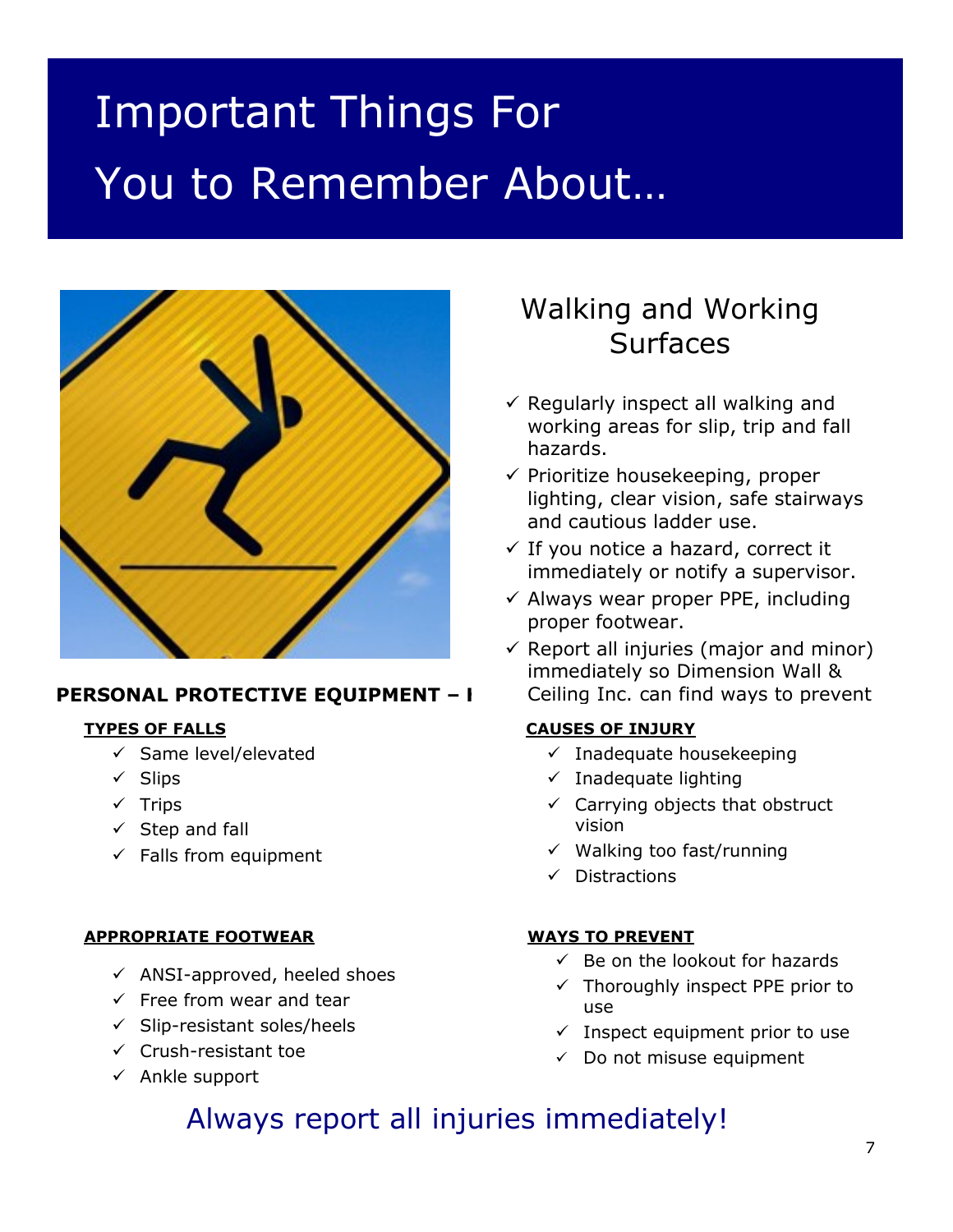# Dimension Wall & Ceiling Inc. Fall Hazard Survey

Review all working areas and identify all working platforms that are four or more feet from the ground, floor or adjacent working platform. Then, identify the specific type of fall protection to be incorporated. Identify the department and the specific area within the department as well as machine number.

| <b>Department</b> | <b>Area</b> | <b>Machine #</b> | <b>Platform Height</b> | <b>Recommended Protection</b> |
|-------------------|-------------|------------------|------------------------|-------------------------------|
|                   |             |                  |                        |                               |
|                   |             |                  |                        |                               |
|                   |             |                  |                        |                               |
|                   |             |                  |                        |                               |
|                   |             |                  |                        |                               |
|                   |             |                  |                        |                               |
|                   |             |                  |                        |                               |
|                   |             |                  |                        |                               |
|                   |             |                  |                        |                               |
|                   |             |                  |                        |                               |
|                   |             |                  |                        |                               |
|                   |             |                  |                        |                               |
|                   |             |                  |                        |                               |
|                   |             |                  |                        |                               |
|                   |             |                  |                        |                               |
|                   |             |                  |                        |                               |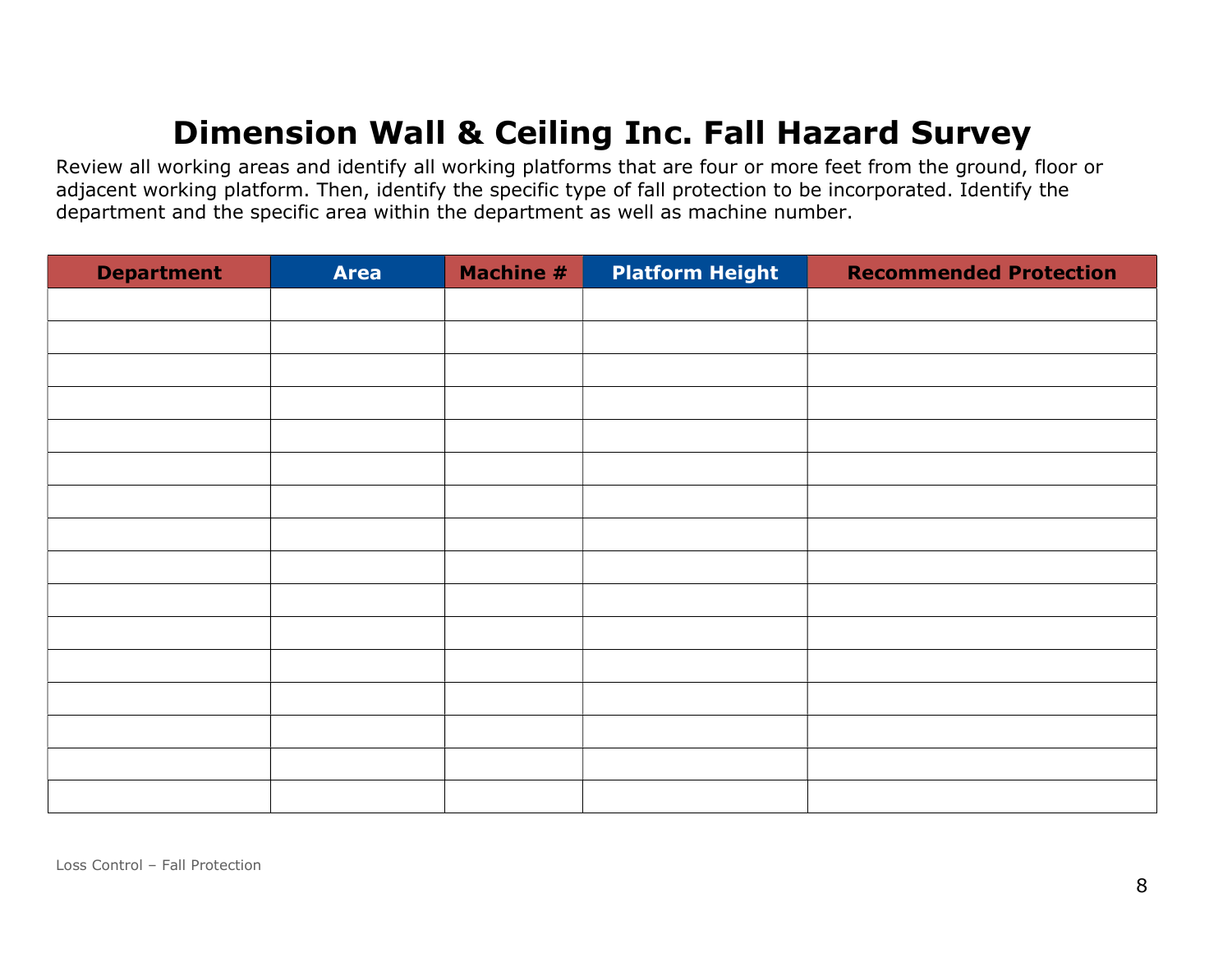# Requirement for all Industrial Stairs

(This is the same as Table D-1 in OSHA Standard 29 CFR 1910.24(e))

| <b>Angle to Horizon</b> | <b>Rise Height</b> (in inches) | <b>Tread Width (in inches)</b> |
|-------------------------|--------------------------------|--------------------------------|
| 30                      | $6\frac{1}{2}$                 | 11                             |
| 32                      | $6 \frac{3}{4}$                | 10 3/4                         |
| 33                      | $\overline{7}$                 | $10\frac{1}{2}$                |
| 35                      | $7 \frac{1}{4}$                | 10 1/4                         |
| 36                      | $7 \frac{1}{2}$                | 10                             |
| 38                      | $7 \frac{3}{4}$                | $9 \frac{3}{4}$                |
| 40                      | 8                              | $9\frac{1}{2}$                 |
| 41                      | $8 \frac{1}{4}$                | $9\frac{1}{4}$                 |
| 43                      | $8\frac{1}{2}$                 | 9                              |
| 45                      | $8 \frac{3}{4}$                | $8 \frac{3}{4}$                |
| 46                      | 9                              | $8\frac{1}{2}$                 |
| 48                      | $9 \frac{1}{4}$                | $8 \frac{1}{4}$                |
| 49                      | $9\frac{1}{2}$                 | 8                              |

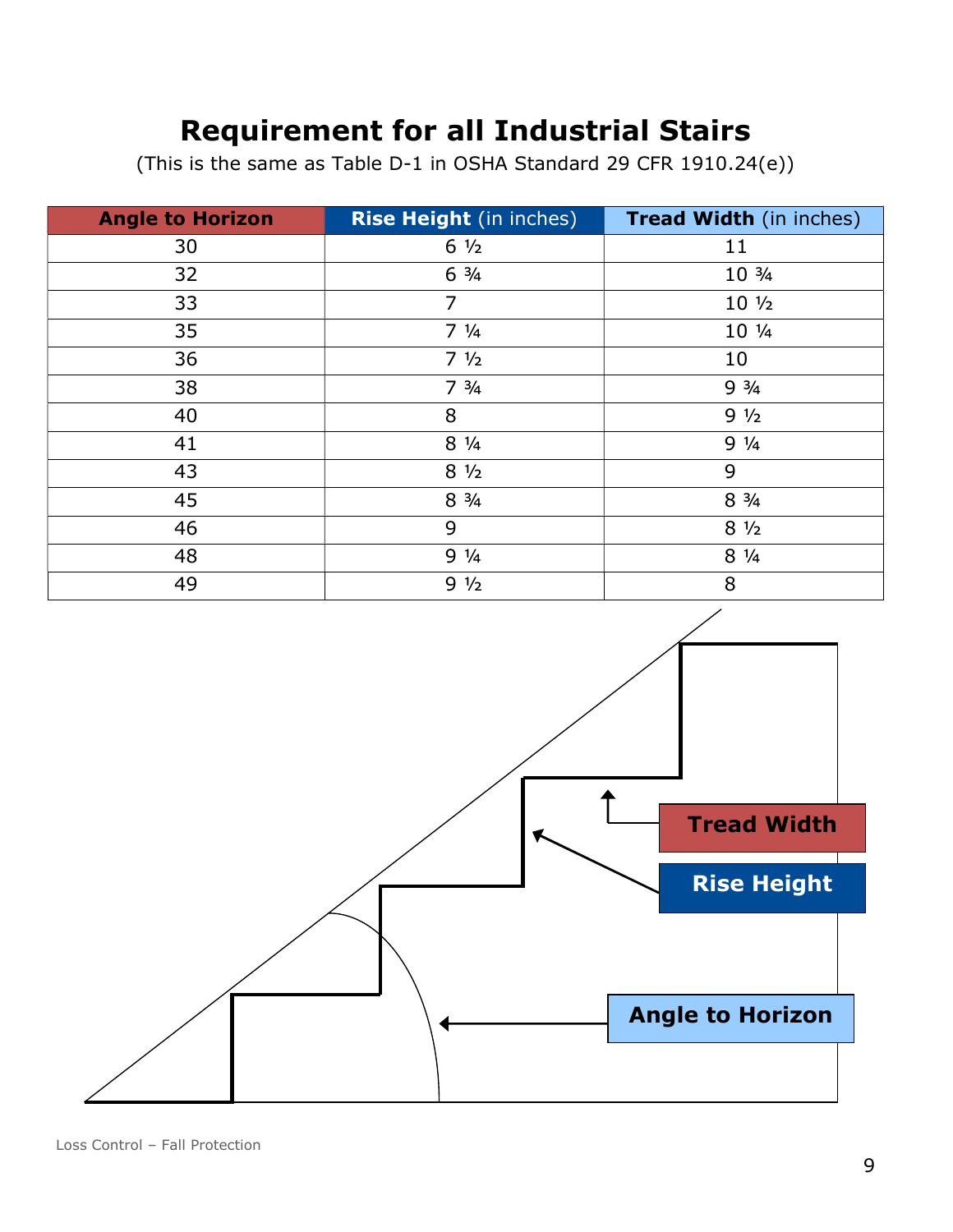# Dimension Wall & Ceiling Inc. Walking/Working Surface Safety Audit

This audit is to be completed on at least a monthly basis. All "NO" answers must be addressed through some positive action toward correction.

# General Conditions

| <b>Yes</b> | <b>No</b> | <b>Inspection Point</b>                                                                                                                                         |
|------------|-----------|-----------------------------------------------------------------------------------------------------------------------------------------------------------------|
|            |           | Are all worksites clean and orderly?                                                                                                                            |
|            |           | Are machines and work areas swept clean at the end of each shift or workday and are debris, scrap,<br>and other waste picked up and removed from the work area? |
|            |           | Are work areas adequately illuminated?                                                                                                                          |

# Walkways

| <b>Yes</b> | <b>No</b> | <b>Inspection Point</b>                                                                                                                                                                     |
|------------|-----------|---------------------------------------------------------------------------------------------------------------------------------------------------------------------------------------------|
|            |           | Are aisles and passageways kept clear and passable?                                                                                                                                         |
|            |           | Are aisles and walkways marked as required?                                                                                                                                                 |
|            |           | Are working surfaces kept dry and free of wet or otherwise slippery conditions?                                                                                                             |
|            |           | Are wet or slippery surfaces, inherent to the production operation, covered with non-slip material or<br>otherwise made safe?                                                               |
|            |           | Is there safe clearance for walking in aisles where motorized equipment is used?                                                                                                            |
|            |           | Are standard guardrails (42" high with a 21" mid rail and 4" toeboard) provided whenever aisles,<br>walkways, or working surfaces are elevated more than 4 feet off the floor or work area? |
|            |           | Are bridges or crossovers provided over conveyors or similar hazards at strategic locations to<br>prevent people from crawling over or onto conveyor systems or similar hazards?            |

# Floor Or Wall Openings

| Yes | <b>No</b> | <b>Inspection Point</b>                                                                                                                                                  |
|-----|-----------|--------------------------------------------------------------------------------------------------------------------------------------------------------------------------|
|     |           | Does a cover, guardrail, or equivalent provide protection on all sides of floor openings?                                                                                |
|     |           | Are toeboards installed around the edges of permanent floor openings?                                                                                                    |
|     |           | Are grates or similar type covers over floor openings designed so foot traffic or rolling equipment<br>will not be affected by the spacing or construction of the grate? |
|     |           | Are unused portions of service pits and pits not actually in use either covered or protected by<br>quardrails or equivalent?                                             |

# Stairs and Stairways

| <b>Yes</b> | <b>No</b> | <b>Inspection Point</b>                                                                                                                                    |
|------------|-----------|------------------------------------------------------------------------------------------------------------------------------------------------------------|
|            |           | Are standard stair rails or handrails on all stairways having four or more risers (steps)?                                                                 |
|            |           | Are all stairways at least 22" wide?                                                                                                                       |
|            |           | Is there a vertical clearance of at least 7 feet from the leading edge of any stair tread to any<br>overhead obstruction, which also includes the ceiling? |
|            |           | Are all step risers on stairs uniform in height from top to bottom?                                                                                        |
|            |           | Are steps on stairs and stairways designed or provided with a surface that renders them slip-<br>resistant?                                                |
|            |           | Are stairway handrails located between 30-34" above the leading edge of the stair treads?                                                                  |
|            |           | Do stairway handrails have at least 3" of clearance between the handrails and the surface they are<br>mounted to?                                          |

# Elevated Surfaces

| Yes | <b>No</b> Inspection Point                                                                                                                                                  |
|-----|-----------------------------------------------------------------------------------------------------------------------------------------------------------------------------|
|     | Are surfaces elevated more than 4 feet above the floor or ground protected with standard quardrails<br>$\frac{1}{1}$ (a railing 42" from the floor with a mid rail at 21")? |
|     | Are all elevated surfaces provided with a standard 4" toeboard?                                                                                                             |

#### All "NO" answers must be addressed through some positive action toward correction.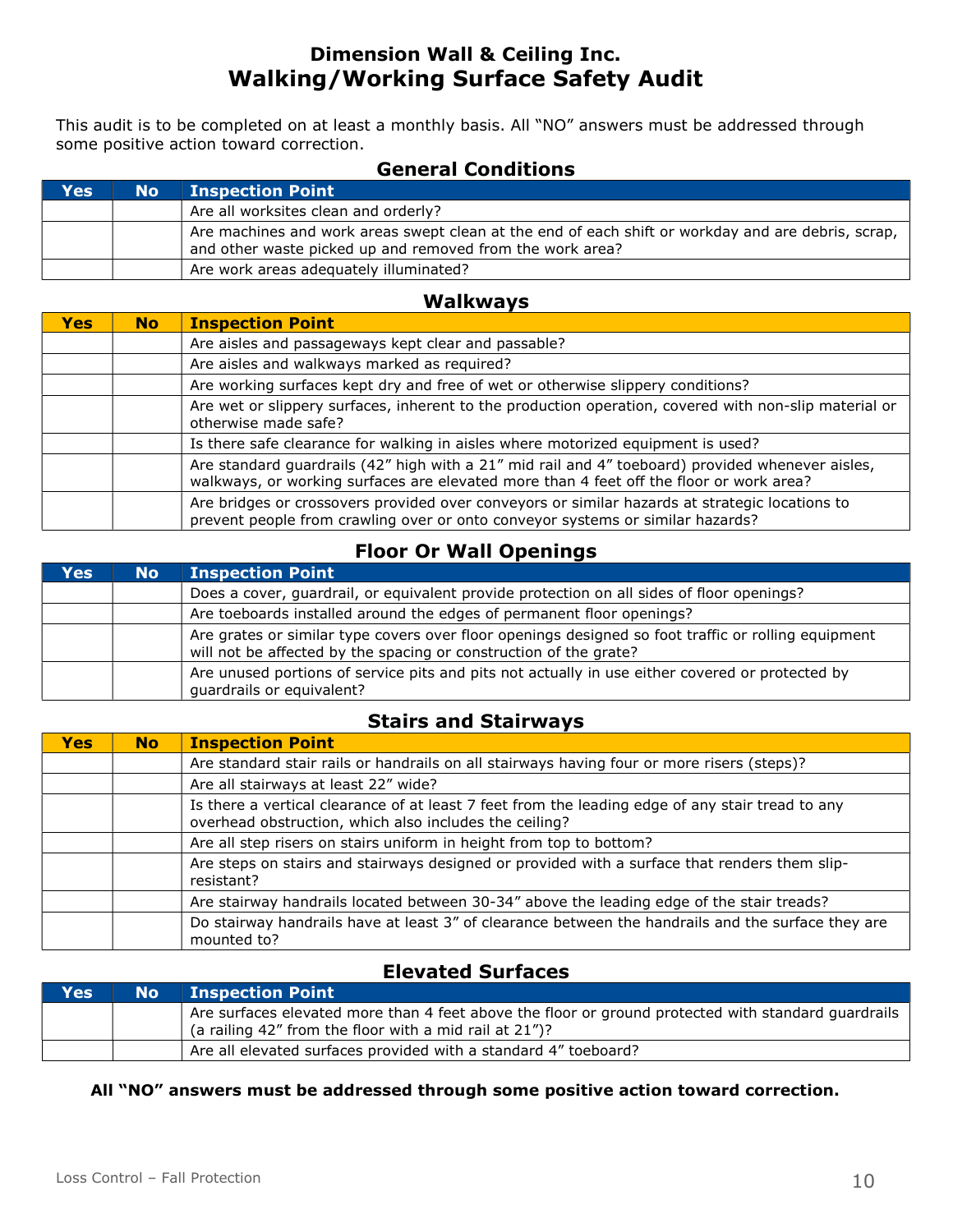# FALL PROTECTION INSTRUCTOR NOTES

The following provides a useful preparation outline for use by trainers presenting the Fall Protection program presentation to employees.

### Training Objectives

- Review the fall protection program and train employees in proper facility procedures.
- Train employees to understand the dangers of falls and proper methods of preventing them.

### Before Training

- Read the OSHA standards and the entire fall protection program.
- Complete the blank sections in the written program.
- Bring samples of proper (and, if available, worn or unacceptable) PPE.

### Introduction for Training

- Begin by stressing the overall importance of safety in your facility.
- Stress the reasons why falls are so dangerous:
	- $\circ$  Department of Labor reports falls as one of the leading causes of traumatic on-the-job deaths.
	- o Discuss other statistics regarding falls specific to your industry.
	- $\circ$  An injury resulting from a slip, trip or fall can result in tremendous pain and lost time at work.
- Provide overview on types of falls
	- $\circ$  Stress some of the common causes of slips, trips and falls in your workplace, and cite ways that employees can prevent them (e.g., housekeeping, walking instead of running, staying focused).
	- $\circ$  Provide an overview of the equipment used in your workplace that could present a falling hazard, and discuss methods of preventing falls for each piece. Emphasize the importance of inspecting equipment thoroughly before mounting or descending.
- Discuss PPE
	- $\circ$  Show employees examples of proper PPE and explain how to pick the right type.

#### General Guidelines

- Stress the importance of prevention of slips, trips and falls. Emphasize bullet points on each slide.
- Encourage employees to report injuries, and review the reporting procedure.
- Stress the importance of the individual employee being committed to his/her own safety and to follow all safety practices.
- Be open to questions or comments.

#### Conclusion

Slips, trips and falls are very common both in the workplace and outside of it. However, the danger of injuries is great, and you risk pain, time off work and even death if you fail to take the proper precautions.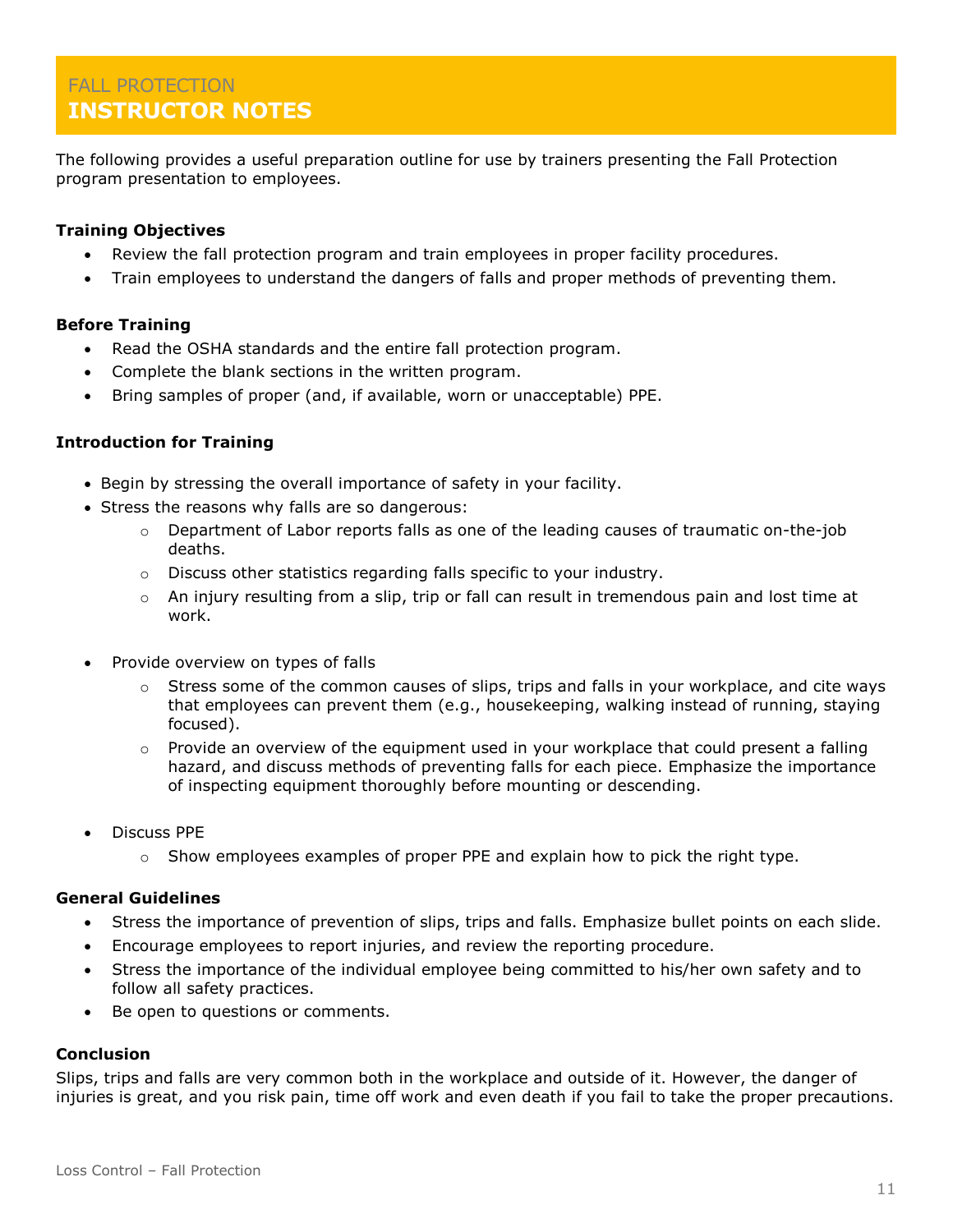| <b>FALL PROTECTION</b><br><b>QUIZ</b> |       |        |
|---------------------------------------|-------|--------|
| Name:                                 | Date: | Score: |

#### Place a checkmark on the line with the best answer:

- 1. Which of the following is not a characteristic your safety boots should have to protect you from falls?
	- a. \_\_ Slip-resistant soles and heels
	- b. \_\_\_ Ankle support
	- c. \_\_\_ Crush-resisting toe
	- d. Thick leather
- 2. Elevated falls happen more frequently than same level falls.
	- $a. \t---$  True
	- b. \_\_ False
- 3. When climbing a ladder, where should your foot touch the run?
	- a. The toe
	- b. \_\_ The heel
	- c. \_\_\_ Just in front of heel
	- d. \_\_\_ Ball of foot
- 4. Which of these is not a way to prevent slips, trips and falls?
	- a. Clean up spills immediately
	- b. \_\_\_ Always wear proper PPE
	- c. \_\_\_ Take loads with both hands down stairs
	- d. \_\_\_ Regularly inspect working and walking areas to identify hazards
- 5. Which of these presents a slip, trip and fall hazard?
	- a. \_\_\_ Ladders
	- b. \_\_ Ledges
	- c. \_\_\_ Stairs
	- d. \_\_\_ All of the above
- 6. As little as 3/8" rise in a walkway can cause a trip.
	- a. \_\_\_ True
	- b. False
- 7. What usually causes slips?
	- a. \_\_ Slippery surface
	- b. \_\_ Not paying attention
	- c. \_\_ An object in the walkway
- 8. Which of these is the safest way to prevent falls from equipment?
	- a. \_\_ No riders
	- b. \_\_ Grip tightly
	- c. \_\_ Keep equipment dry
- 9. What is necessary when working at a high elevation?
	- a. \_\_ Fall protection devices
	- b. \_\_ Warning signs
	- c. \_\_\_ Caution
	- d. All of the above
- 10. When climbing or descending stairs, what should you avoid?
	- a. \_\_\_ Holding an object with both hands
	- b. \_\_ Turning or focusing on something else
	- c. \_\_\_ Wearing slippery shoes
	- d. All of the above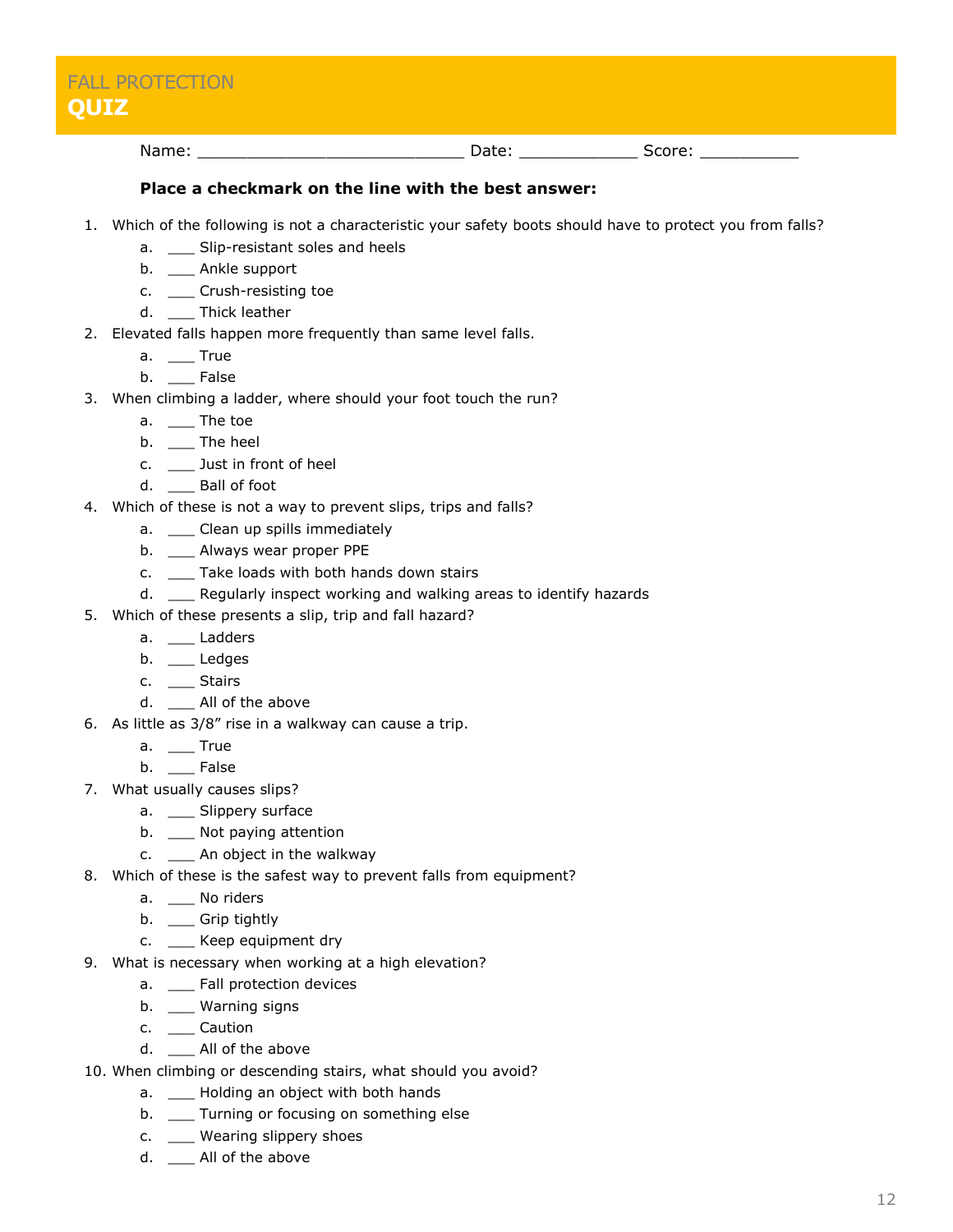# FALL PROTECTION QUIZ ANSWER KEY

- 1. Which of the following is not a characteristic your safety boots should have to protect you from falls?
	- a. \_\_\_ Slip-resistant soles and heels
	- b. \_\_ Ankle support
	- c. \_\_ Crush-resisting toe
	- d. X Thick leather
- 2. Elevated falls happen more frequently than same level falls.
	- a. True
	- b. X False
- 3. When climbing a ladder, where should your foot touch the rung?
	- $a. \t —$  The toe
	- b. \_\_ The heel
	- c.  $X$  Just in front of heel
	- d. \_\_\_ Ball of foot
- 4. Which of these is not a way to prevent slips, trips and falls?
	- a. \_\_ Clean up spills immediately
	- b. \_\_\_ Always wear proper PPE
	- c.  $X$  Take loads with both hands down stairs
	- d. Begularly inspect working and walking areas to identify hazards
- 5. Which of these presents a slip, trip and fall hazard?
	- a. \_\_ Ladders
	- b. \_\_ Ledges
	- c. \_\_\_ Stairs
	- d.  $X_{-}$  All of the above
- 6. As little as 3/8" rise in a walkway can cause a trip.
	- a. X True
	- b. \_\_ False
- 7. What usually causes slips?
	- a. X Slippery surface
	- b. \_\_ Not paying attention
	- c. \_\_ An object in the walkway
- 8. Which of these is the safest way to prevent falls from equipment?
	- a. X Allow no riders
	- b. \_\_ Grip tightly
	- c. \_\_ Keep equipment dry
- 9. What is necessary when working at a high elevation?
	- a. \_\_ Fall protection devices
	- b. \_\_ Warning signs
	- c. \_\_\_ Caution
	- d. X All of the above
- 10. When climbing or descending stairs, what should you avoid?
	- a. \_\_ Holding an object with both hands
	- b. \_\_ Turning or focusing on something else
	- c. \_\_ Wearing slippery shoes
	- d.  $X$  All of the above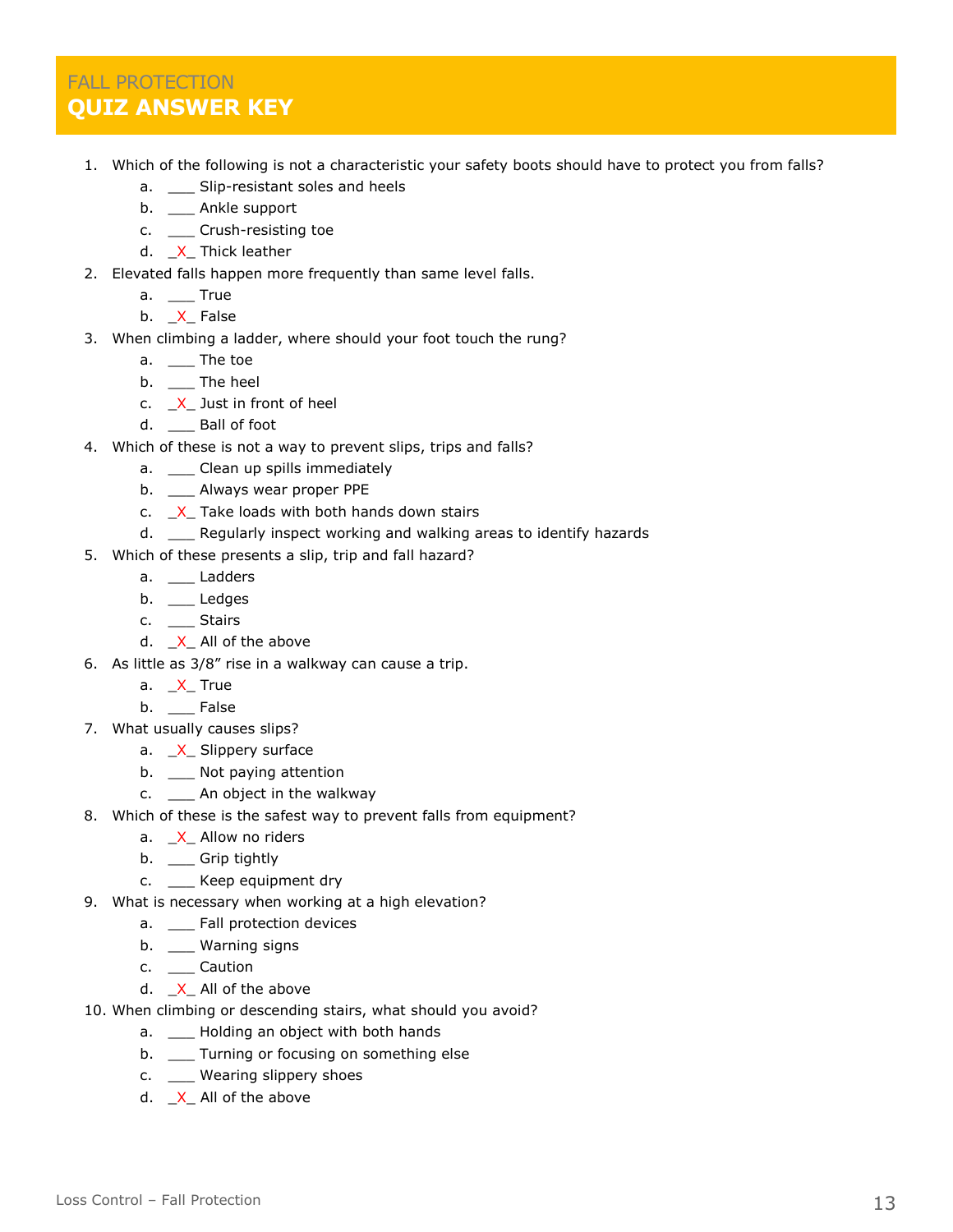# Dimension Wall & Ceiling Inc.'s Safety Training Log

| <b>SUBJECT: Fall Protection</b>                                                                                         | <b>DATE:</b>      | <b>INSTRUCTOR:</b>      | <b>LOCATION:</b> |
|-------------------------------------------------------------------------------------------------------------------------|-------------------|-------------------------|------------------|
| The employees listed below have satisfactorily participated in and completed all requirements of<br>the above training. |                   |                         |                  |
| <b>NAME (Print)</b>                                                                                                     | <b>DEPARTMENT</b> | <b>NAME (Signature)</b> |                  |
|                                                                                                                         |                   |                         |                  |
|                                                                                                                         |                   |                         |                  |
|                                                                                                                         |                   |                         |                  |
|                                                                                                                         |                   |                         |                  |
|                                                                                                                         |                   |                         |                  |
|                                                                                                                         |                   |                         |                  |
|                                                                                                                         |                   |                         |                  |
|                                                                                                                         |                   |                         |                  |
|                                                                                                                         |                   |                         |                  |
|                                                                                                                         |                   |                         |                  |
|                                                                                                                         |                   |                         |                  |
|                                                                                                                         |                   |                         |                  |
|                                                                                                                         |                   |                         |                  |
|                                                                                                                         |                   |                         |                  |
|                                                                                                                         |                   |                         |                  |
|                                                                                                                         |                   |                         |                  |
|                                                                                                                         |                   |                         |                  |